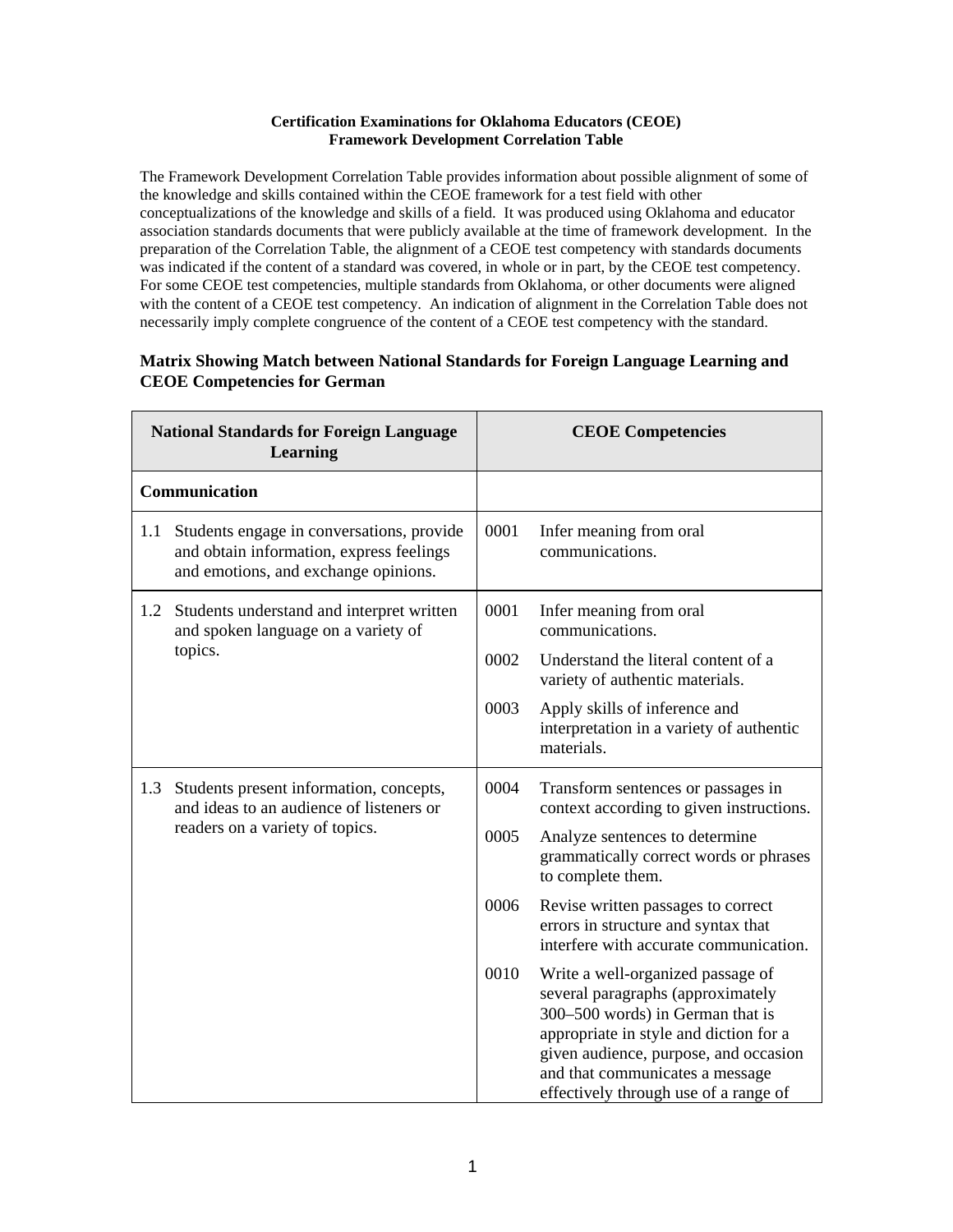| <b>National Standards for Foreign Language</b><br><b>Learning</b> |                                                                                                                                | <b>CEOE Competencies</b> |                                                                                                                                                                                                                                                            |
|-------------------------------------------------------------------|--------------------------------------------------------------------------------------------------------------------------------|--------------------------|------------------------------------------------------------------------------------------------------------------------------------------------------------------------------------------------------------------------------------------------------------|
|                                                                   |                                                                                                                                |                          | vocabulary, idiomatic expressions, and<br>simple and complex linguistic<br>constructions.                                                                                                                                                                  |
|                                                                   |                                                                                                                                | 0011                     | In response to a prompt, construct<br>connected oral discourse in German<br>that communicates a message<br>effectively and that demonstrates<br>command of a range of vocabulary,<br>idiomatic expressions, and simple and<br>complex language structures. |
|                                                                   | <b>Cultures</b>                                                                                                                |                          |                                                                                                                                                                                                                                                            |
| 2.1                                                               | Students demonstrate an understanding of<br>the relationship between the practices and<br>perspectives of the culture studied. | 0007                     | Understand the historical development,<br>geographic features, and social<br>characteristics of German-speaking<br>cultures.                                                                                                                               |
|                                                                   |                                                                                                                                | 0008                     | Understand the achievements of<br>German-speaking cultures in the areas<br>of literature, the nonliterary arts,<br>science, and technology.                                                                                                                |
| 2.2                                                               | Students demonstrate an understanding of<br>the relationship between the products and<br>perspectives of the culture studied.  | 0007                     | Understand the historical development,<br>geographic features, and social<br>characteristics of German-speaking<br>cultures.                                                                                                                               |
|                                                                   |                                                                                                                                | 0008                     | Understand the achievements of<br>German-speaking cultures in the areas<br>of literature, the nonliterary arts,<br>science, and technology.                                                                                                                |
| <b>Connections</b>                                                |                                                                                                                                |                          |                                                                                                                                                                                                                                                            |
| 3.1                                                               | Students reinforce and further their<br>knowledge of other disciplines through<br>the foreign language.                        | 0002                     | Understand the literal content of a<br>variety of authentic materials.                                                                                                                                                                                     |
|                                                                   |                                                                                                                                | 0003                     | Apply skills of inference and<br>interpretation in a variety of authentic<br>materials.                                                                                                                                                                    |
|                                                                   |                                                                                                                                | 0007                     | Understand the historical development,<br>geographic features, and social<br>characteristics of German-speaking<br>cultures.                                                                                                                               |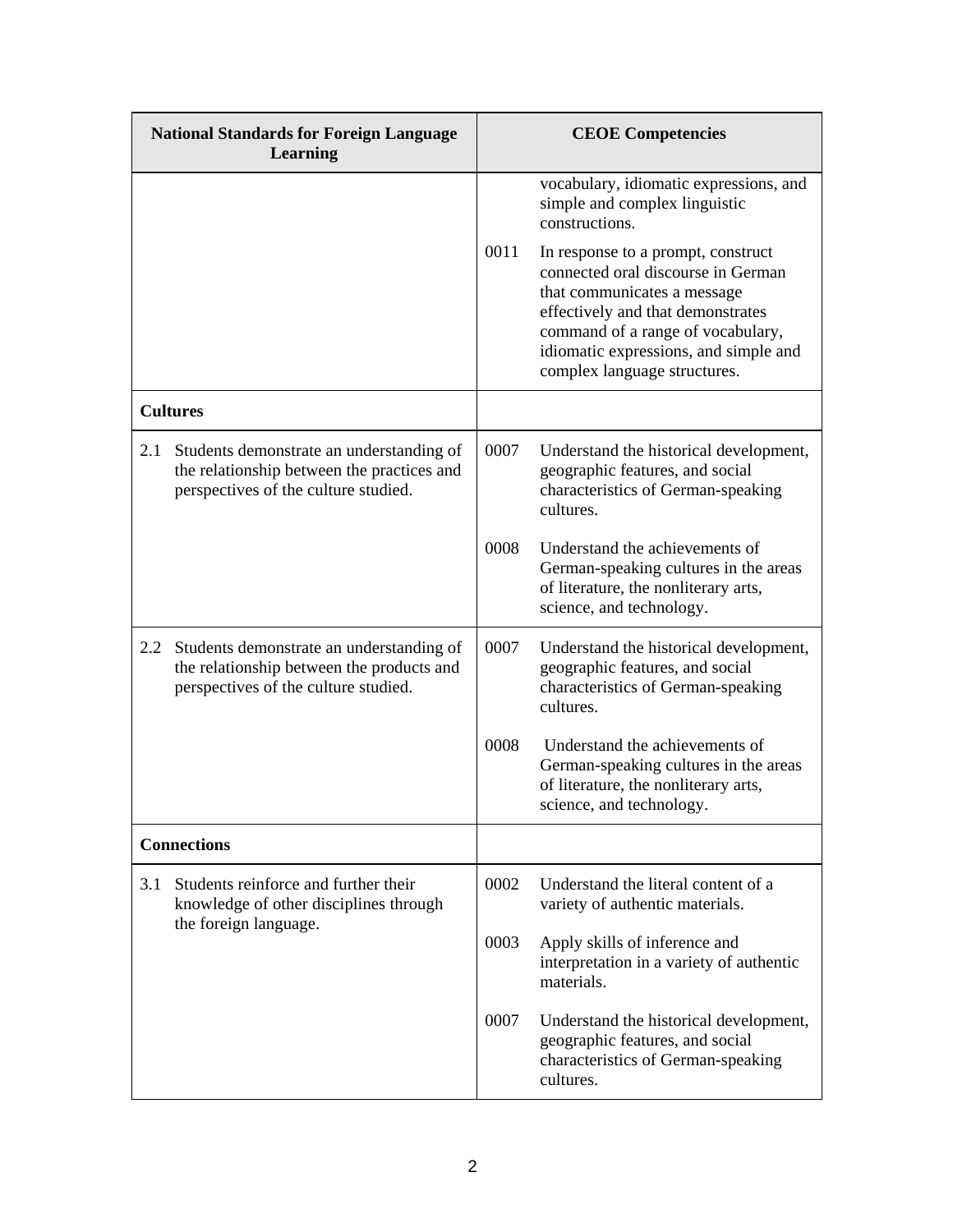| <b>National Standards for Foreign Language</b><br><b>Learning</b> |                                                                                                                                                       | <b>CEOE Competencies</b> |                                                                                                                                             |
|-------------------------------------------------------------------|-------------------------------------------------------------------------------------------------------------------------------------------------------|--------------------------|---------------------------------------------------------------------------------------------------------------------------------------------|
|                                                                   |                                                                                                                                                       | 0008                     | Understand the achievements of<br>German-speaking cultures in the areas<br>of literature, the nonliterary arts,<br>science, and technology. |
| 3.2                                                               | Students acquire information and<br>recognize the distinctive viewpoints that<br>are only available through the foreign<br>language and its cultures. | 0002                     | Understand the literal content of a<br>variety of authentic materials.                                                                      |
|                                                                   |                                                                                                                                                       | 0003                     | Apply skills of inference and<br>interpretation in a variety of authentic<br>materials.                                                     |
|                                                                   |                                                                                                                                                       | 0007                     | Understand the historical development,<br>geographic features, and social<br>characteristics of German-speaking<br>cultures.                |
|                                                                   |                                                                                                                                                       | 0008                     | Understand the achievements of<br>German-speaking cultures in the areas<br>of literature, the nonliterary arts,<br>science, and technology. |
| <b>Comparisons</b>                                                |                                                                                                                                                       |                          |                                                                                                                                             |
| 4.1                                                               | Students demonstrate understanding of the<br>nature of language through comparisons<br>of the language studied and their own.                         | 0004                     | Transform sentences or passages in<br>context according to given instructions.                                                              |
|                                                                   |                                                                                                                                                       | 0005                     | Analyze sentences to determine<br>grammatically correct words or phrases<br>to complete them.                                               |
|                                                                   |                                                                                                                                                       | 0006                     | Revise written passages to correct<br>errors in structure and syntax that<br>interfere with accurate communication.                         |
| 4.2                                                               | Students demonstrate understanding of the<br>concept of culture through comparisons of<br>the cultures studied and their own.                         | 0007                     | Understand the historical development,<br>geographic features, and social<br>characteristics of German-speaking<br>cultures.                |
|                                                                   |                                                                                                                                                       | 0008                     | Understand the achievements of<br>German-speaking cultures in the areas<br>of literature, the nonliterary arts,<br>science, and technology. |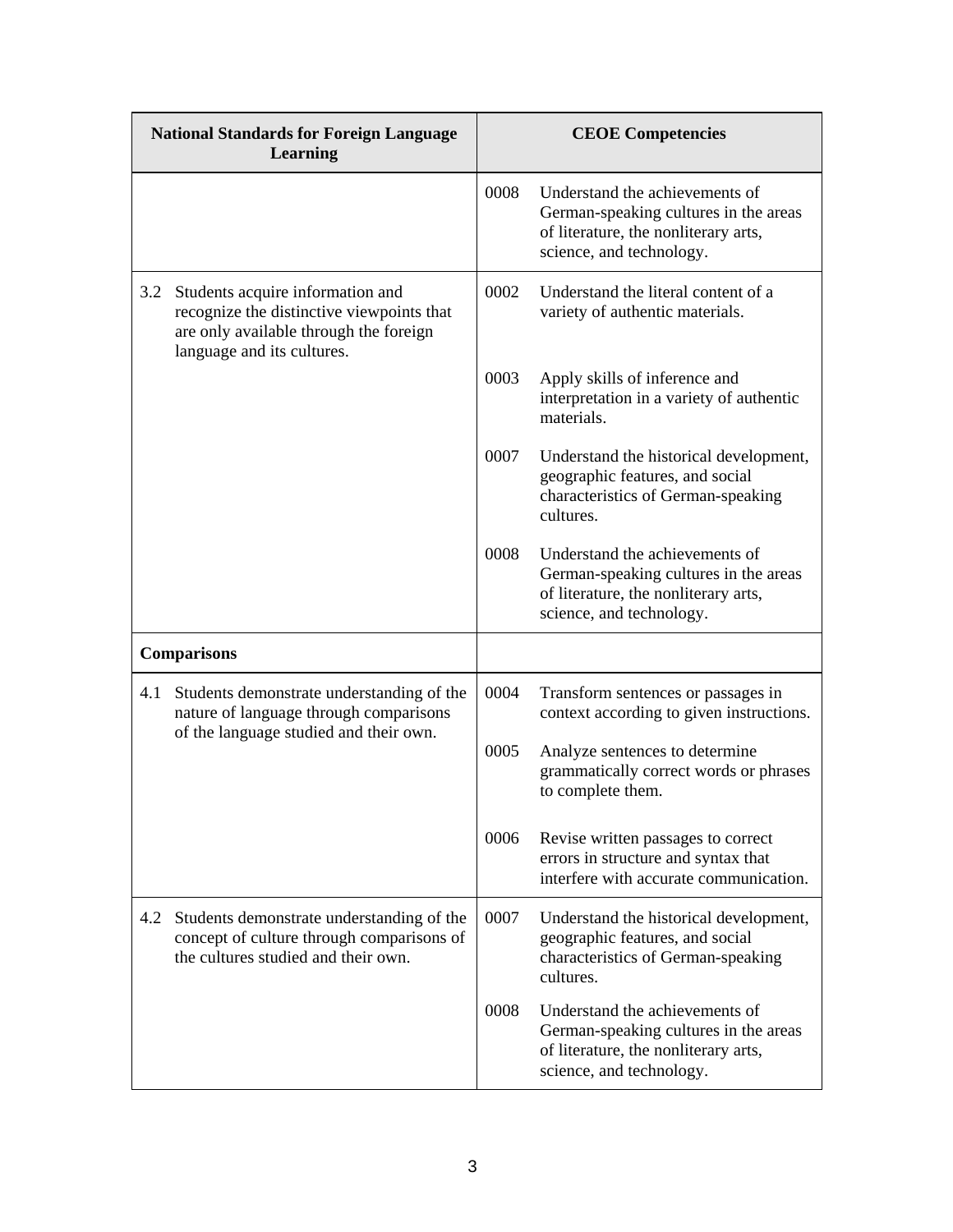| <b>National Standards for Foreign Language</b><br><b>Learning</b> |                                                                                                                               | <b>CEOE Competencies</b> |                                                                                                                                                                                                                                                                                                                                                                        |
|-------------------------------------------------------------------|-------------------------------------------------------------------------------------------------------------------------------|--------------------------|------------------------------------------------------------------------------------------------------------------------------------------------------------------------------------------------------------------------------------------------------------------------------------------------------------------------------------------------------------------------|
| <b>Communities</b>                                                |                                                                                                                               |                          |                                                                                                                                                                                                                                                                                                                                                                        |
| 5.1                                                               | Students use the language both within and<br>beyond the school setting.                                                       | 0001                     | Infer meaning from oral<br>communications.                                                                                                                                                                                                                                                                                                                             |
|                                                                   |                                                                                                                               | 0002                     | Understand the literal content of a<br>variety of authentic materials.                                                                                                                                                                                                                                                                                                 |
|                                                                   |                                                                                                                               | 0003                     | Apply skills of inference and<br>interpretation in a variety of authentic<br>materials.                                                                                                                                                                                                                                                                                |
|                                                                   |                                                                                                                               | 0010                     | Write a well-organized passage of<br>several paragraphs (approximately<br>300–500 words) in German that is<br>appropriate in style and diction for a<br>given audience, purpose, and occasion<br>and that communicates a message<br>effectively through use of a range of<br>vocabulary, idiomatic expressions, and<br>simple and complex linguistic<br>constructions. |
|                                                                   |                                                                                                                               | 0011                     | In response to a prompt, construct<br>connected oral discourse in German<br>that communicates a message<br>effectively and that demonstrates<br>command of a range of vocabulary,<br>idiomatic expressions, and simple and<br>complex language structures.                                                                                                             |
|                                                                   | 5.2 Students show evidence of becoming life-<br>long learners by using the language for<br>personal enjoyment and enrichment. | 0001                     | Infer meaning from oral<br>communications.                                                                                                                                                                                                                                                                                                                             |
|                                                                   |                                                                                                                               | 0002                     | Understand the literal content of a<br>variety of authentic materials.                                                                                                                                                                                                                                                                                                 |
|                                                                   |                                                                                                                               | 0003                     | Apply skills of inference and<br>interpretation in a variety of authentic<br>materials.                                                                                                                                                                                                                                                                                |
|                                                                   |                                                                                                                               | 0007                     | Understand the historical development,<br>geographic features, and social<br>characteristics of German-speaking<br>cultures.                                                                                                                                                                                                                                           |
|                                                                   |                                                                                                                               | 0008                     | Understand the achievements of                                                                                                                                                                                                                                                                                                                                         |